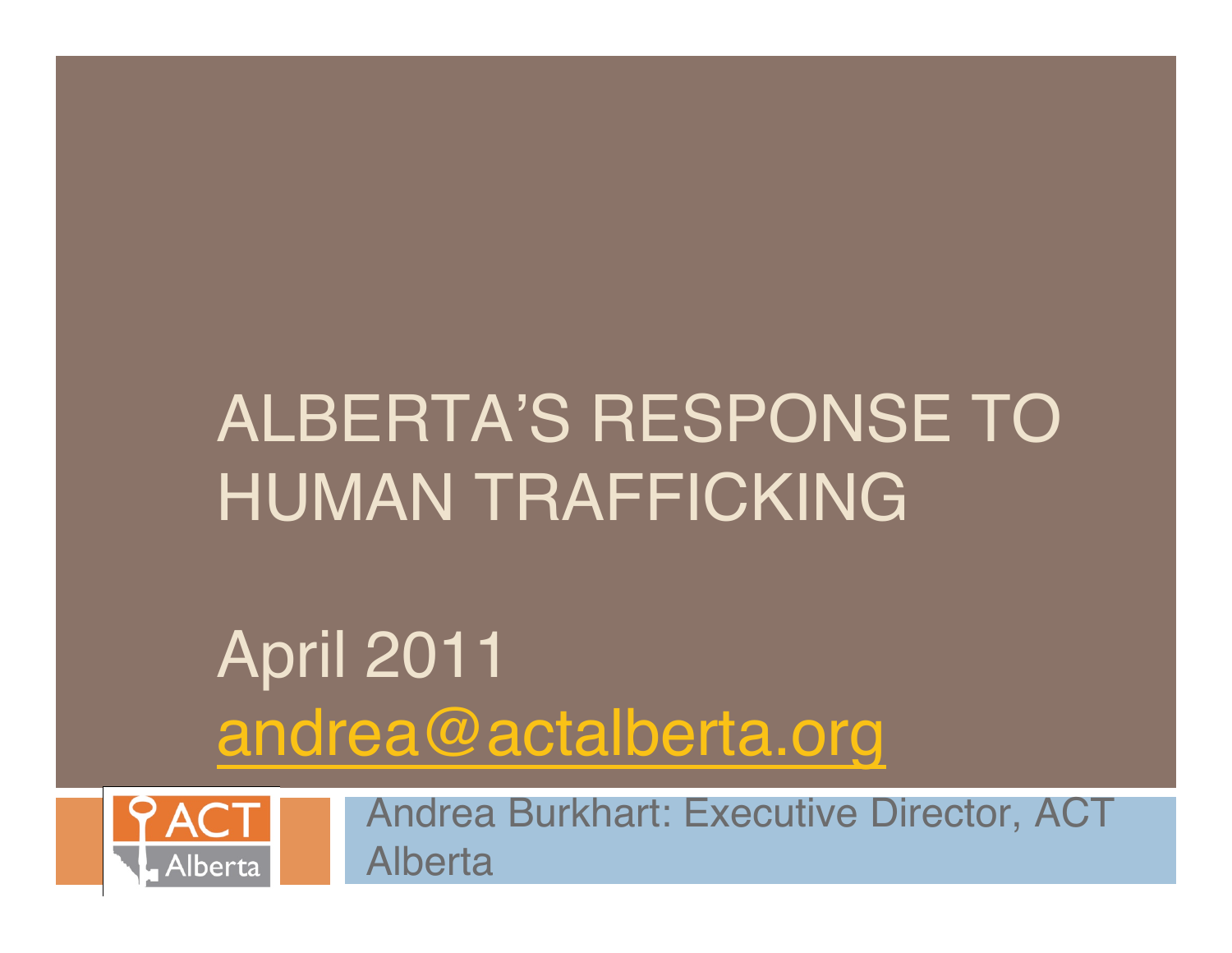## ACT Alberta

#### □ NGO

- □ Coalition of:
	- **<u>n</u>** law enforcement
	- **g** government agencies
	- **E** social & health service providers
	- **E** concerned citizens
	- **<u>n</u>** survivors
	- **n** faith based organizations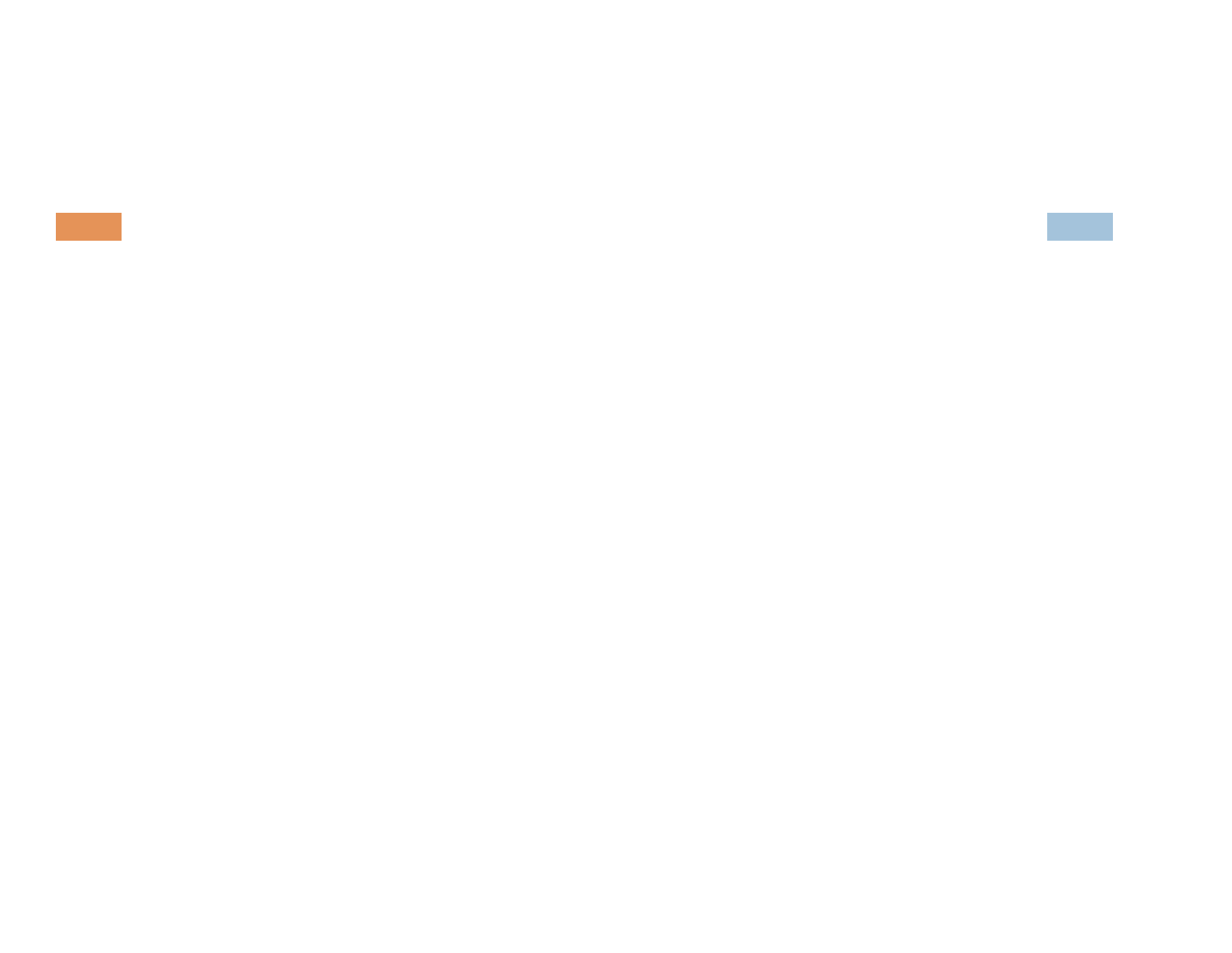# ACT Alberta

#### **Prevention (awareness raising + education)**

- *Various community events*
- *Public engagement + education*

#### **Prosecution**

 *Support law enforcement to identify victims of trafficking and lay charges*

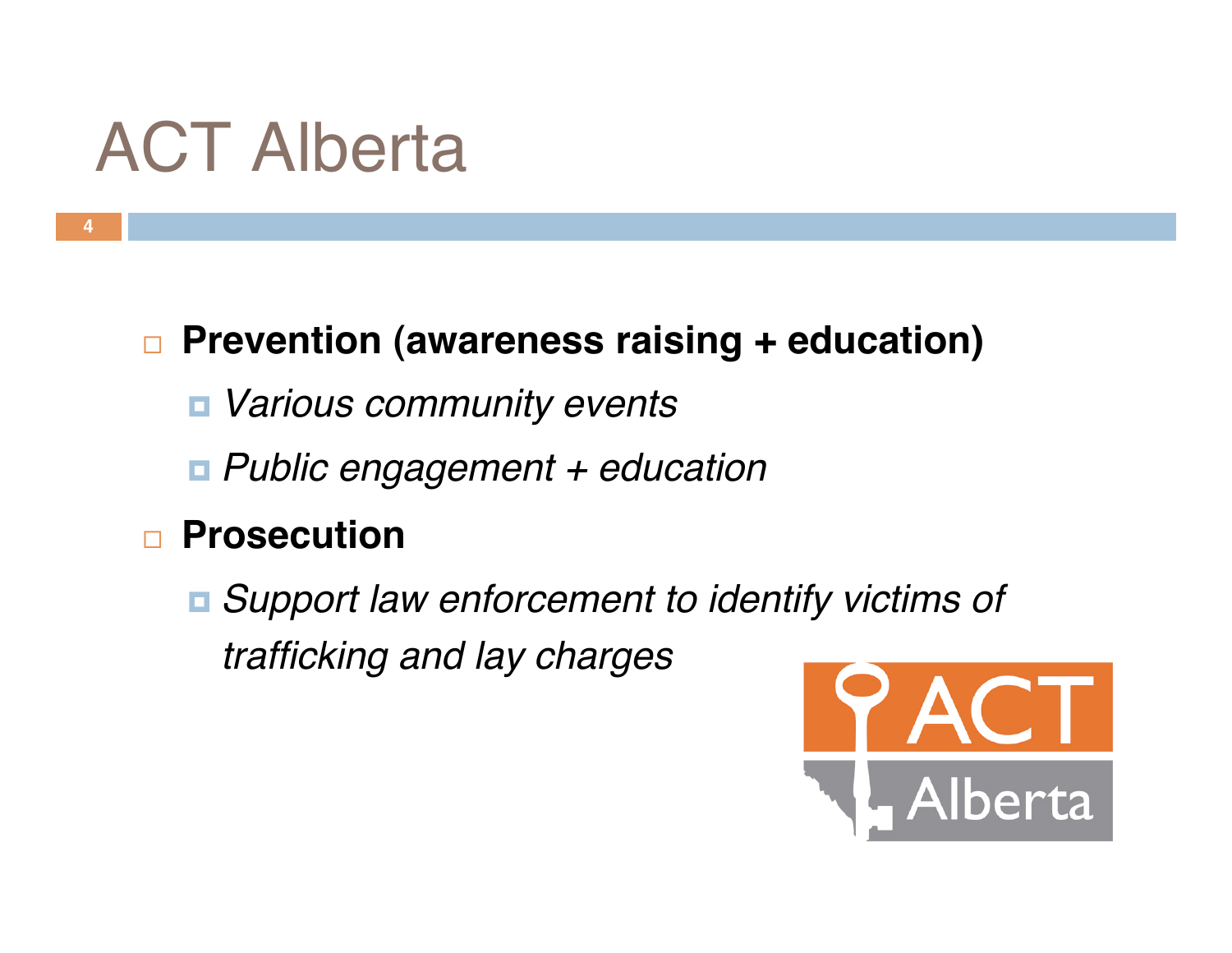## ACT Alberta

#### **□ Protection (assistance to victims)**

- *Training for service providers on identifying and assisting victims*
- *Coordinating HT Response Teams*

#### **Partnerships**

- *Forum for discussion, information sharing and cooperation*
- *Regular networking meetings*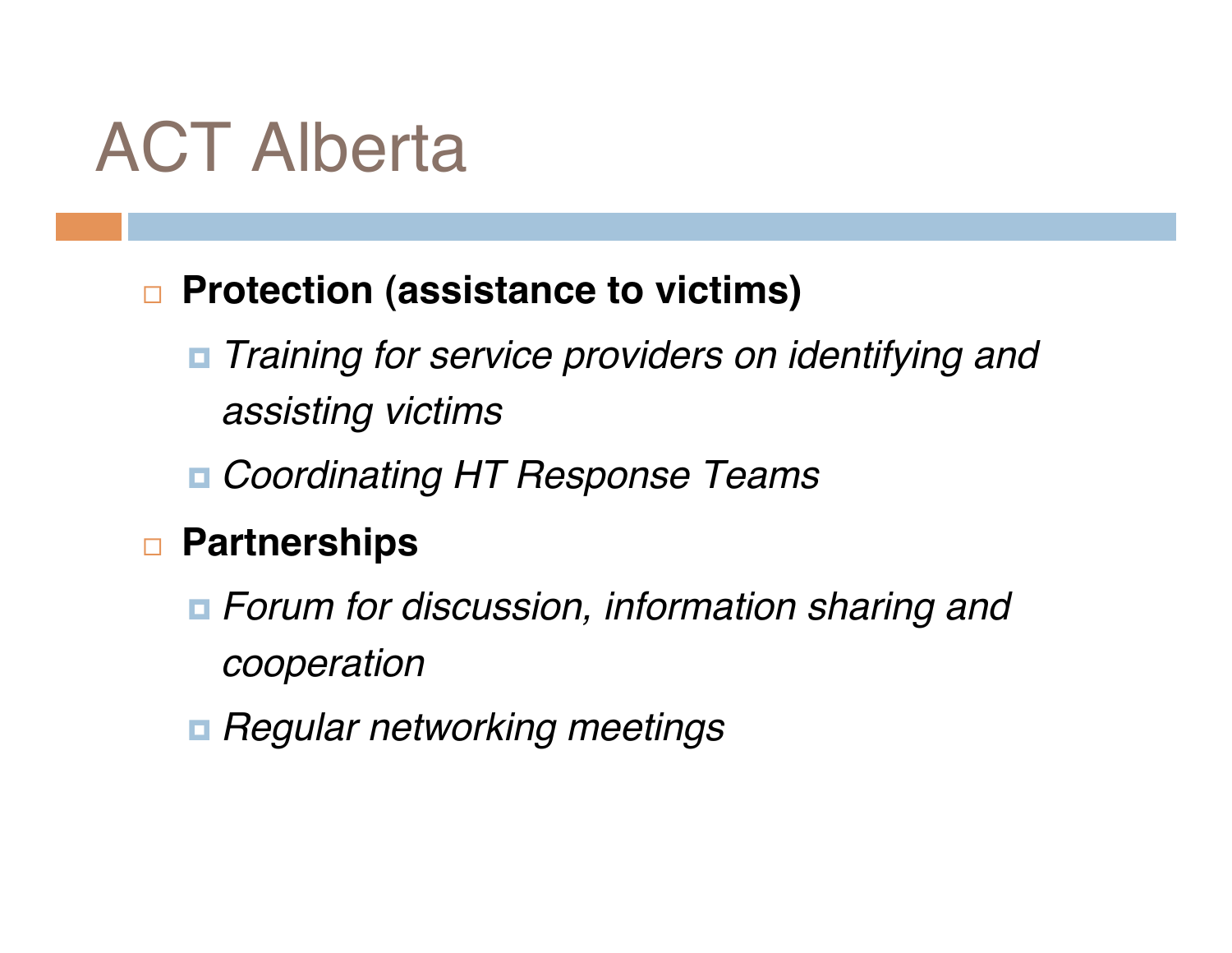## Patterns & Trends

 $\Box$  Exploitation of Temporary Foreign Workers

- $\Box$  Sexual exploitation in areas of concentrated industrial activity
- **Recruitment of minors for sexual** exploitation (internet, schools, malls)
- $\Box$  Trafficking to urban centres for sexual exploitation

- $\Box$  Trafficking of Aboriginal women and children
- $\Box$  Sexual exploitation in private residences
- $\Box$  Trafficking by organized crime into the drug or sex trade
- $\Box$  Accompanied with other crimes, such as assault and theft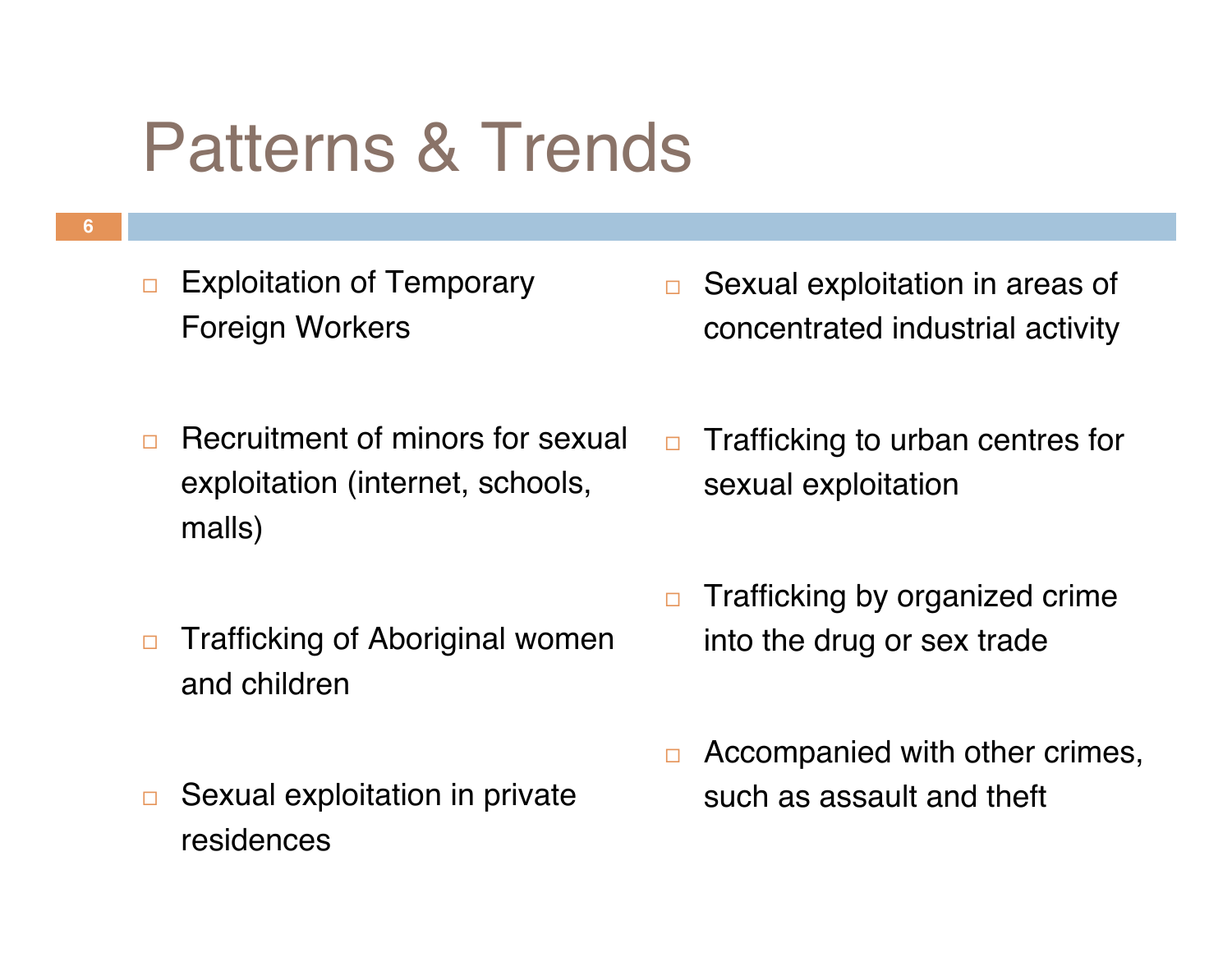#### Trafficked Persons May Be:

- Here on valid visitor, work or student visas
- Here illegally with no legal status
- Permanent residents or Canadian citizens
- Men, women or children
- Disproportionately Aboriginal girls and women
- Victims of international and/or domestic trafficking
- Victims of labour and/or sexual exploitation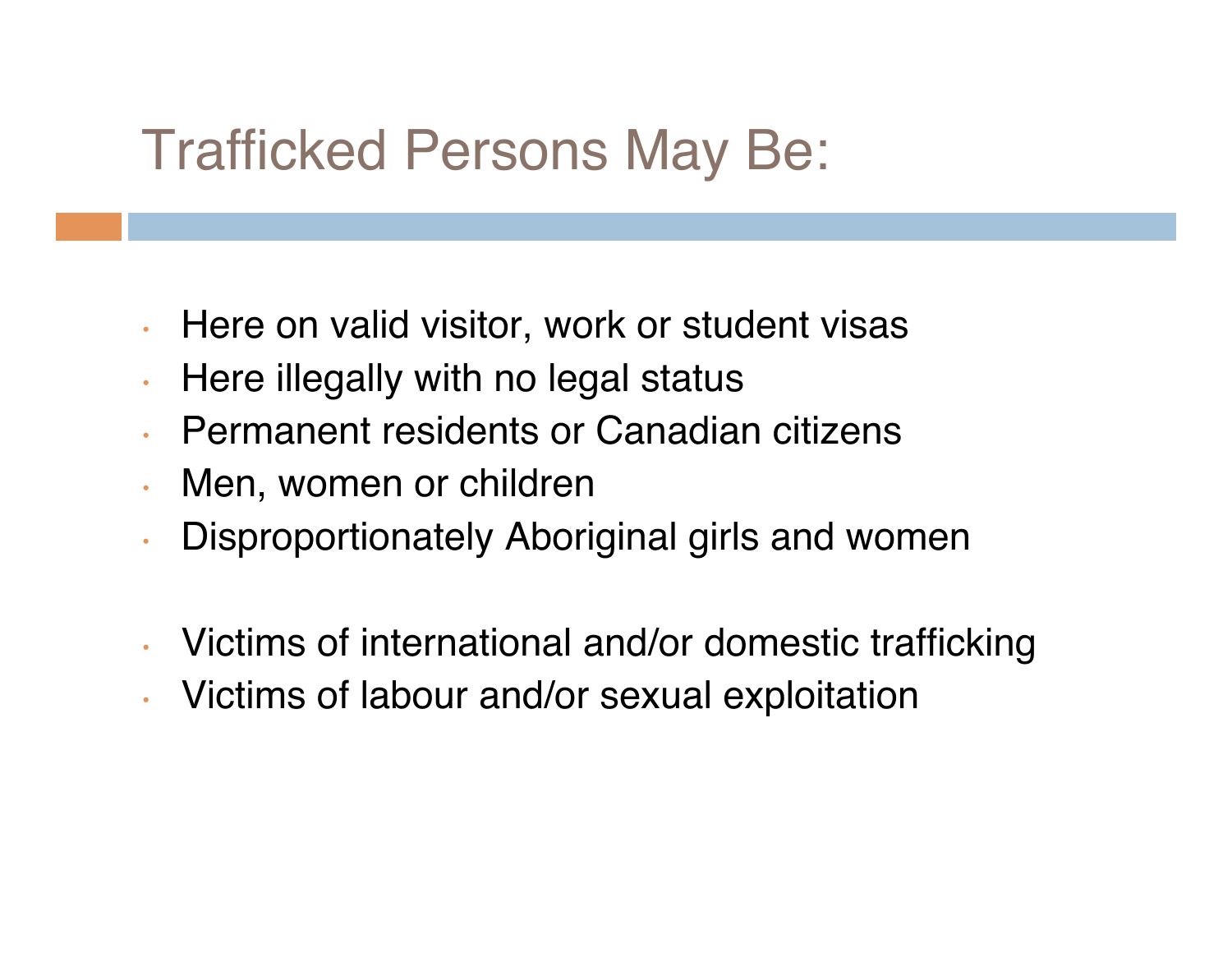### Assisting Victims of Trafficking

- For internationally trafficked people **without other legal status:**
- □ Temporary Resident Permits (TRP)
	- **Renewable 180-day**
	- **Work permit**
	- **□** Victims not required to testify to maintain TRP
- $\Box$  Health-care benefits and trauma counselling
- $\Box$  Income support available in Alberta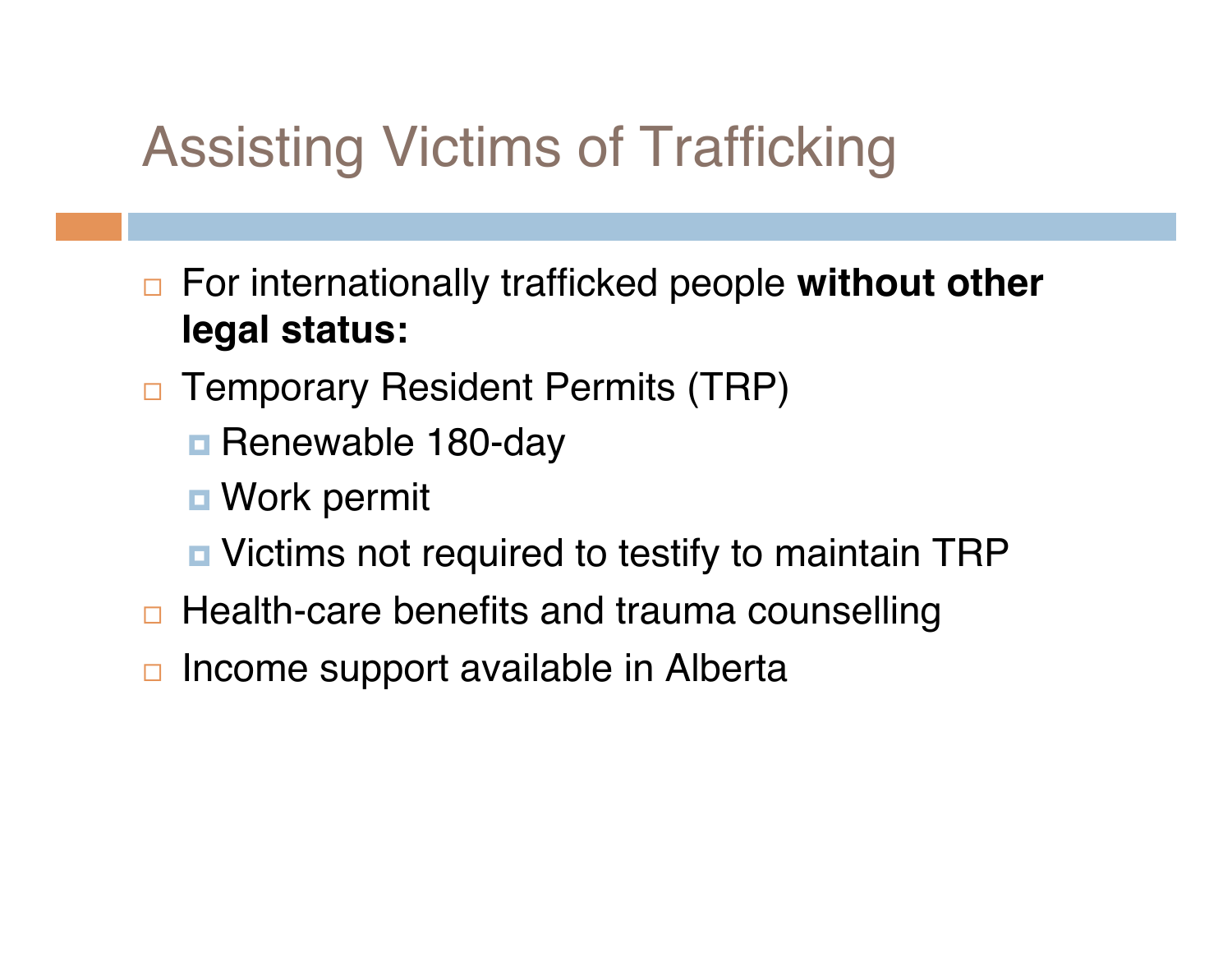#### Assisting Trafficked Persons

- $\Box$  Safety and security are first priorities
- □ Appropriate communication
	- interpretation
	- sample messages
- □ No "typical" victim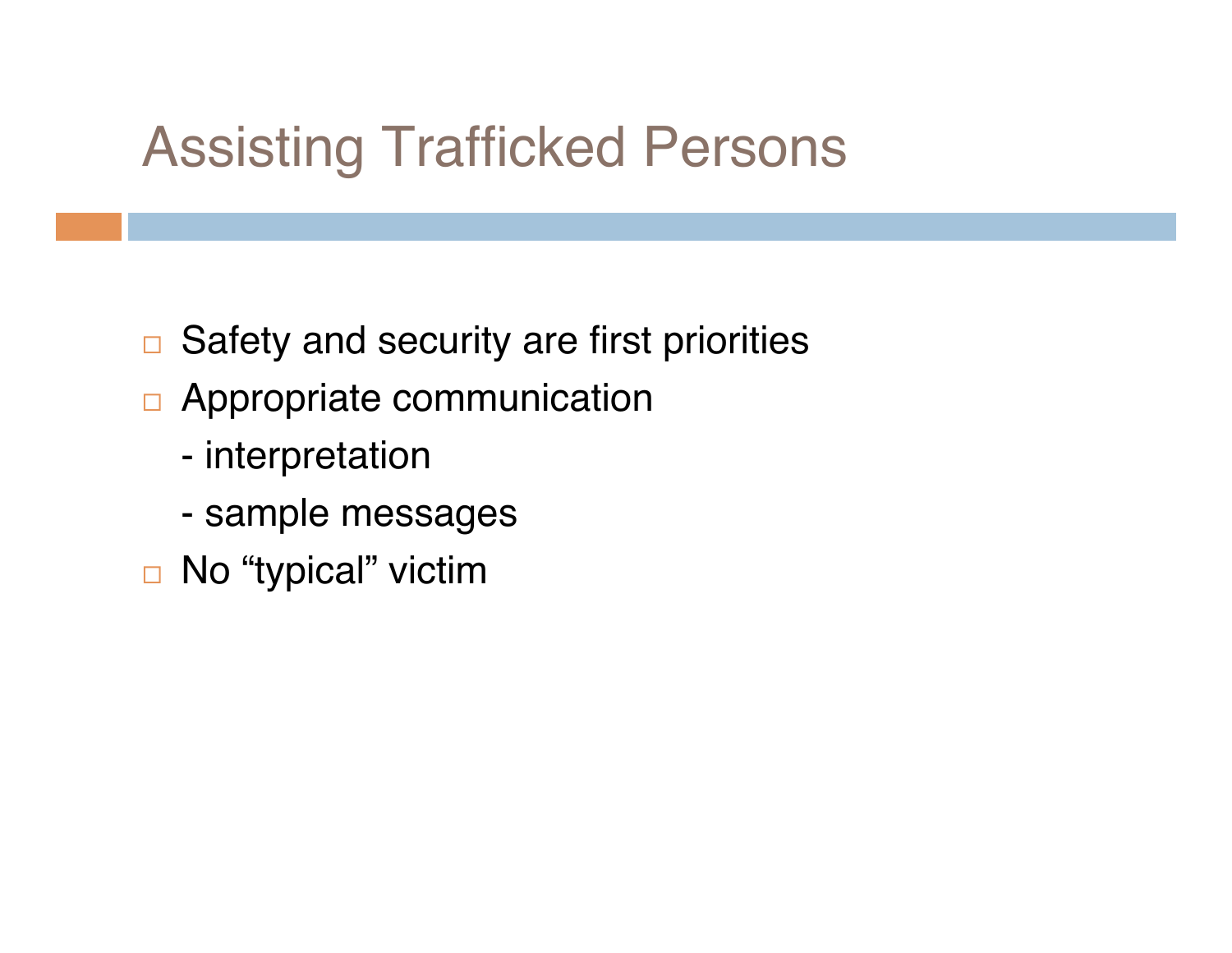### Assisting Victims of Trafficking

Things to remember:

- **□ Communication/language barriers**
- Lack of or false documents
- □ Answers may seem coached or rehearsed
- □ Often kept isolated and restricted
- **□ May be watched, escorted or guarded**
- □ Fears (deportation, retribution)
- $\Box$  Links to organized crime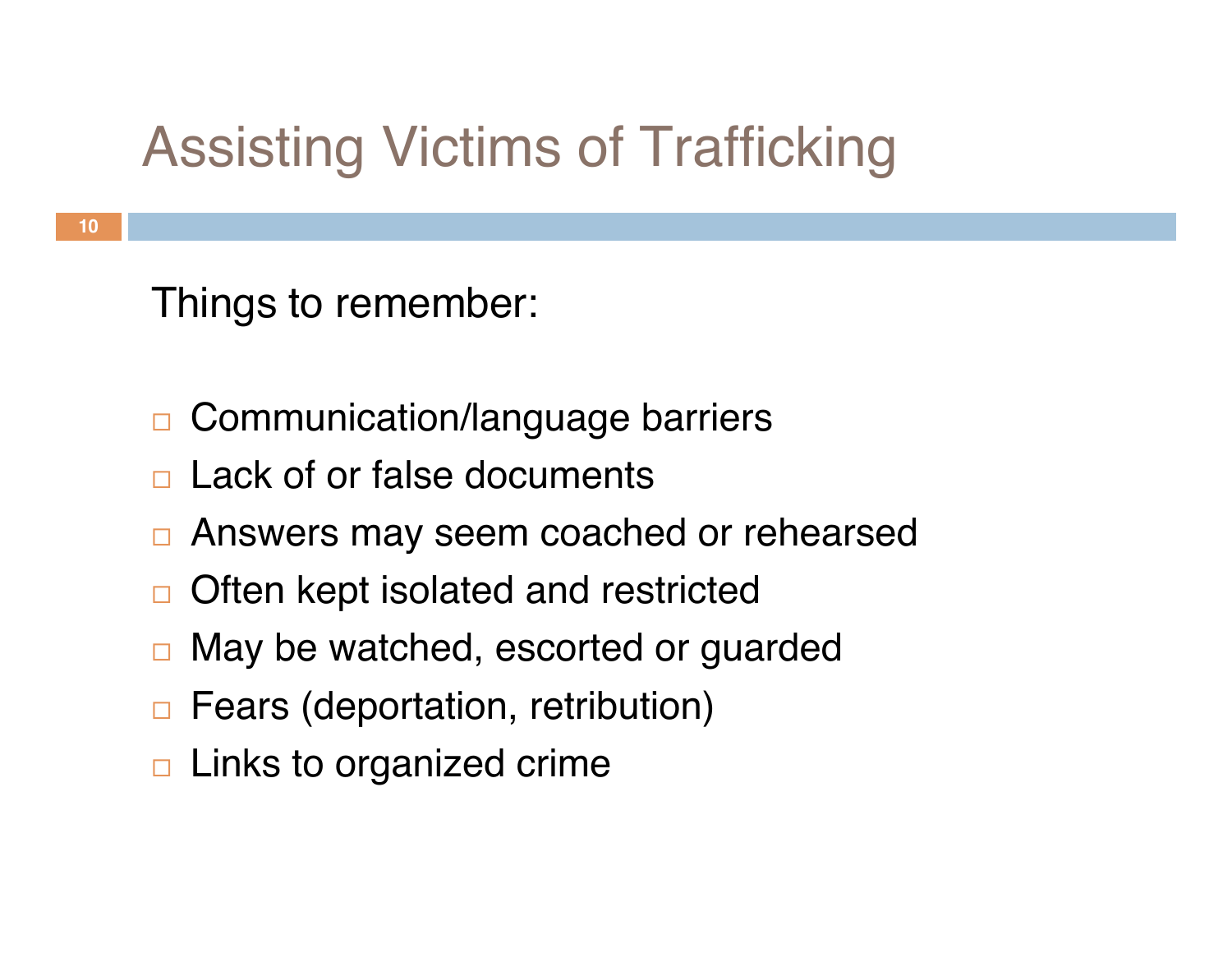### Assisting Victims of Trafficking

- May exhibit ʻall or nothing' physical or emotional response
- $\Box$  May appear to respond inappropriately to a situation
- $\Box$  May appear dishonest or untrusting
- $\Box$  May defend their traffickers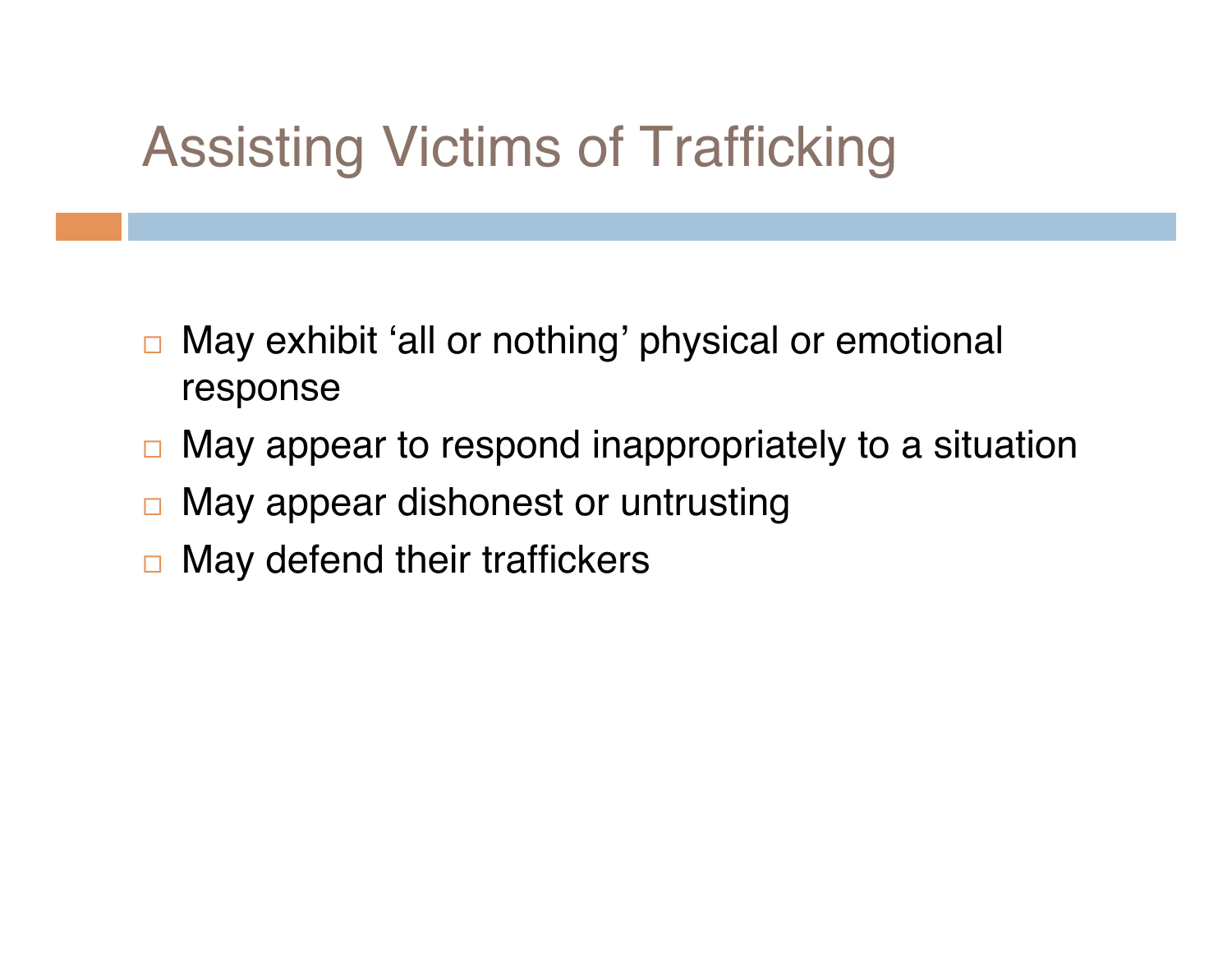### Assistance to Victims of Trafficking

- $\Box$  Informed consent
- □ Culturally relevant services
- □ Confidentiality
- Individualized services
- **□ Rights-based / victim-centred approach**
- □ Continuum of care
- $\Box$  Realistic messaging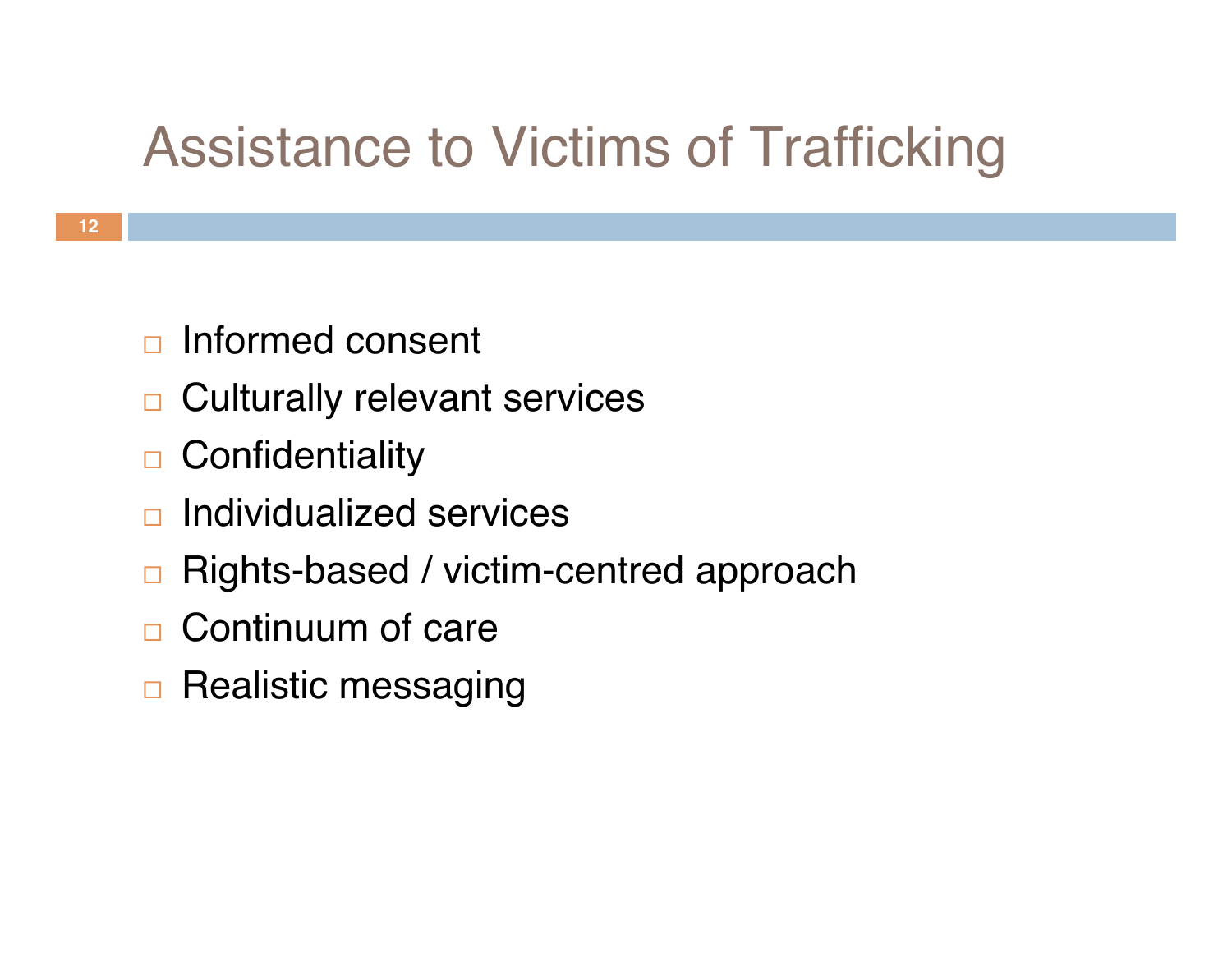### Potential Needs of Trafficked Persons

#### $\Box$  Immediate assistance

- **housing, food, health, translation, income,** healthcare
- □ Security
- **D** Appropriate rehabilitation
	- **n** international models have stays of 6-18 months
- **□** Immigration/legal services
- **Employment/education support**
- □ Psychosocial support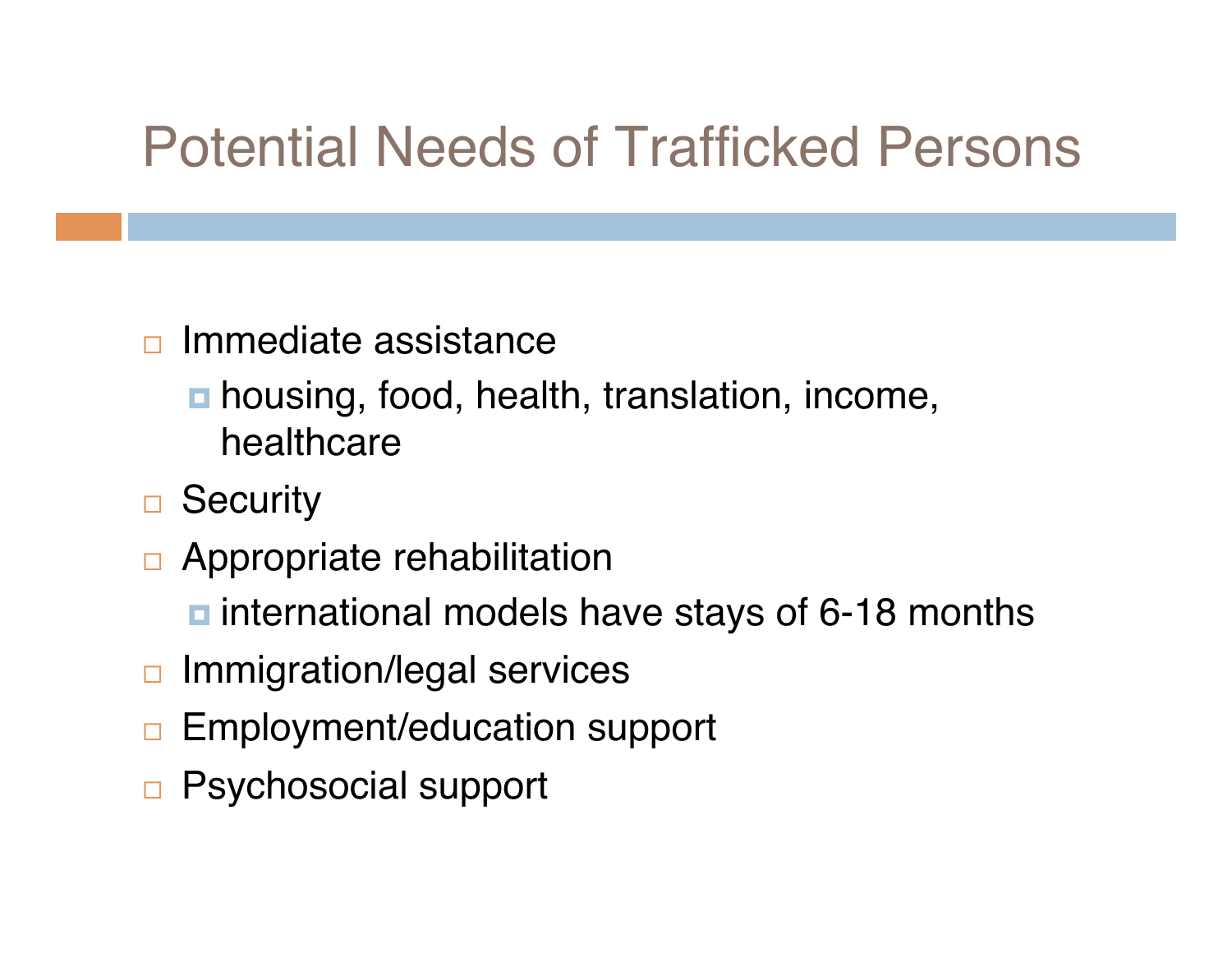### Alberta Protocol on Service Provision to Victims of Trafficking